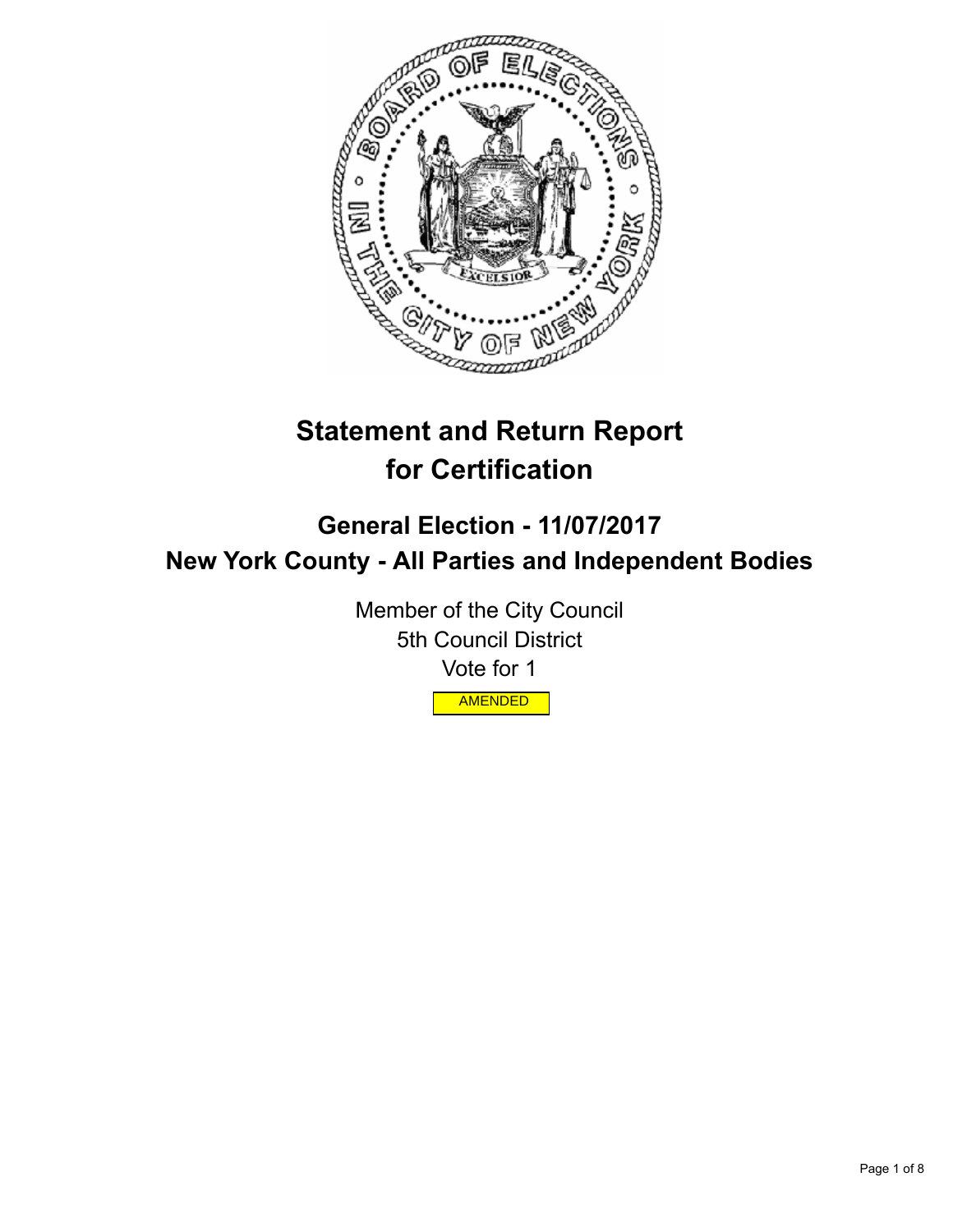

| <b>PUBLIC COUNTER</b>                                    | 2,139          |
|----------------------------------------------------------|----------------|
| MANUALLY COUNTED EMERGENCY                               | 0              |
| ABSENTEE / MILITARY                                      | 60             |
| <b>AFFIDAVIT</b>                                         | 41             |
| <b>Total Ballots</b>                                     | 2,240          |
| Less - Inapplicable Federal/Special Presidential Ballots | 0              |
| <b>Total Applicable Ballots</b>                          | 2,240          |
| <b>BEN KALLOS (DEMOCRATIC)</b>                           | 1,675          |
| FRANK SPOTORNO (REPUBLICAN)                              | 264            |
| BEN KALLOS (WORKING FAMILIES)                            | 106            |
| ABIEZER RAMOS (WRITE-IN)                                 | 1              |
| <b>BEN DAVIS (WRITE-IN)</b>                              | 1              |
| BEN JACOBS (WRITE-IN)                                    | $\mathbf{1}$   |
| DABY CARSAS (WRITE-IN)                                   | $\mathbf{1}$   |
| DAVID BESNAUD (WRITE-IN)                                 | $\mathbf{1}$   |
| <b>GWEN GOODWIN (WRITE-IN)</b>                           | $\overline{c}$ |
| KEITH POWERS (WRITE-IN)                                  | $\mathbf{1}$   |
| MARY BROTHERS (WRITE-IN)                                 | 1              |
| PATRICK BOBIKIN (WRITE-IN)                               | 1              |
| REBECCA HARALEY (WRITE-IN)                               | 1              |
| SHANA KAHN (WRITE-IN)                                    | 1              |
| TRYON PRYCE (WRITE-IN)                                   | 1              |
| UNATTRIBUTABLE WRITE-IN (WRITE-IN)                       | 1              |
| <b>Total Votes</b>                                       | 2,059          |
| Unrecorded                                               | 181            |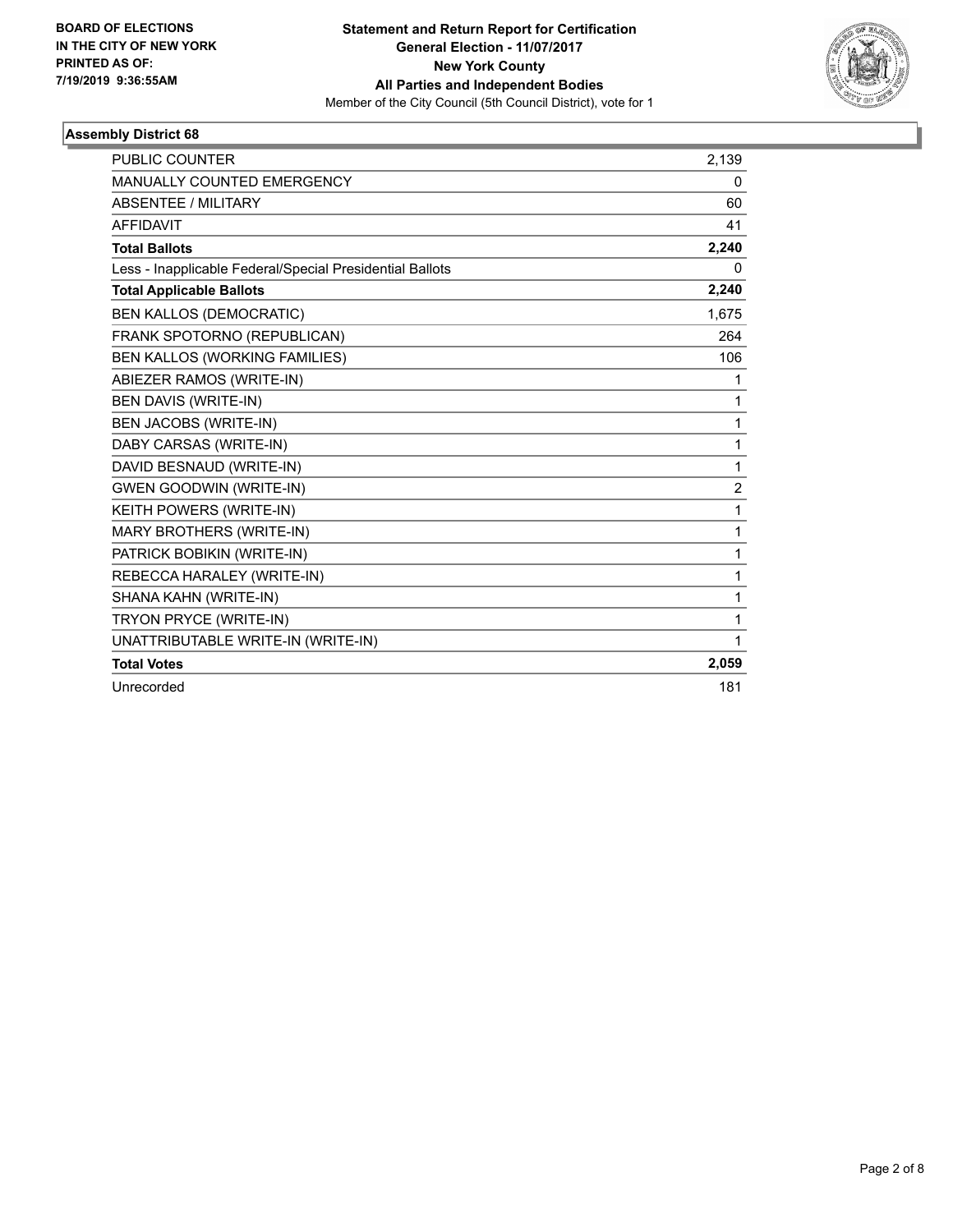

| <b>PUBLIC COUNTER</b>                                    | 6.904          |
|----------------------------------------------------------|----------------|
| <b>MANUALLY COUNTED EMERGENCY</b>                        | 0              |
| <b>ABSENTEE / MILITARY</b>                               | 253            |
| <b>AFFIDAVIT</b>                                         | 85             |
| <b>Total Ballots</b>                                     | 7,242          |
| Less - Inapplicable Federal/Special Presidential Ballots | 0              |
| <b>Total Applicable Ballots</b>                          | 7,242          |
| <b>BEN KALLOS (DEMOCRATIC)</b>                           | 5,029          |
| FRANK SPOTORNO (REPUBLICAN)                              | 1,403          |
| BEN KALLOS (WORKING FAMILIES)                            | 328            |
| CHARLES WARREN (WRITE-IN)                                | 1              |
| DAN GARODNICK (WRITE-IN)                                 | 1              |
| DERELE HARTMAN (WRITE-IN)                                | 1              |
| JAY BAUMAN (WRITE-IN)                                    | 1              |
| KEITH POWERS (WRITE-IN)                                  | $\overline{c}$ |
| MARC FLIEDNER (WRITE-IN)                                 | 2              |
| MATTHEW HILLSBERG (WRITE-IN)                             | 1              |
| MICAH Z KELLNER (WRITE-IN)                               | 1              |
| MICHELLE OBAMA (WRITE-IN)                                | 1              |
| PETER H CHANUM (WRITE-IN)                                | 1              |
| REBECCA HARARY (WRITE-IN)                                | $\overline{2}$ |
| SAL F. ALBANESE (WRITE-IN)                               | 1              |
| UNATTRIBUTABLE WRITE-IN (WRITE-IN)                       | $\overline{2}$ |
| <b>Total Votes</b>                                       | 6,777          |
| Unrecorded                                               | 465            |

| 0 |
|---|
| 0 |
| 0 |
| 0 |
| 0 |
| 0 |
| 0 |
| 0 |
| 0 |
| 0 |
| 0 |
|   |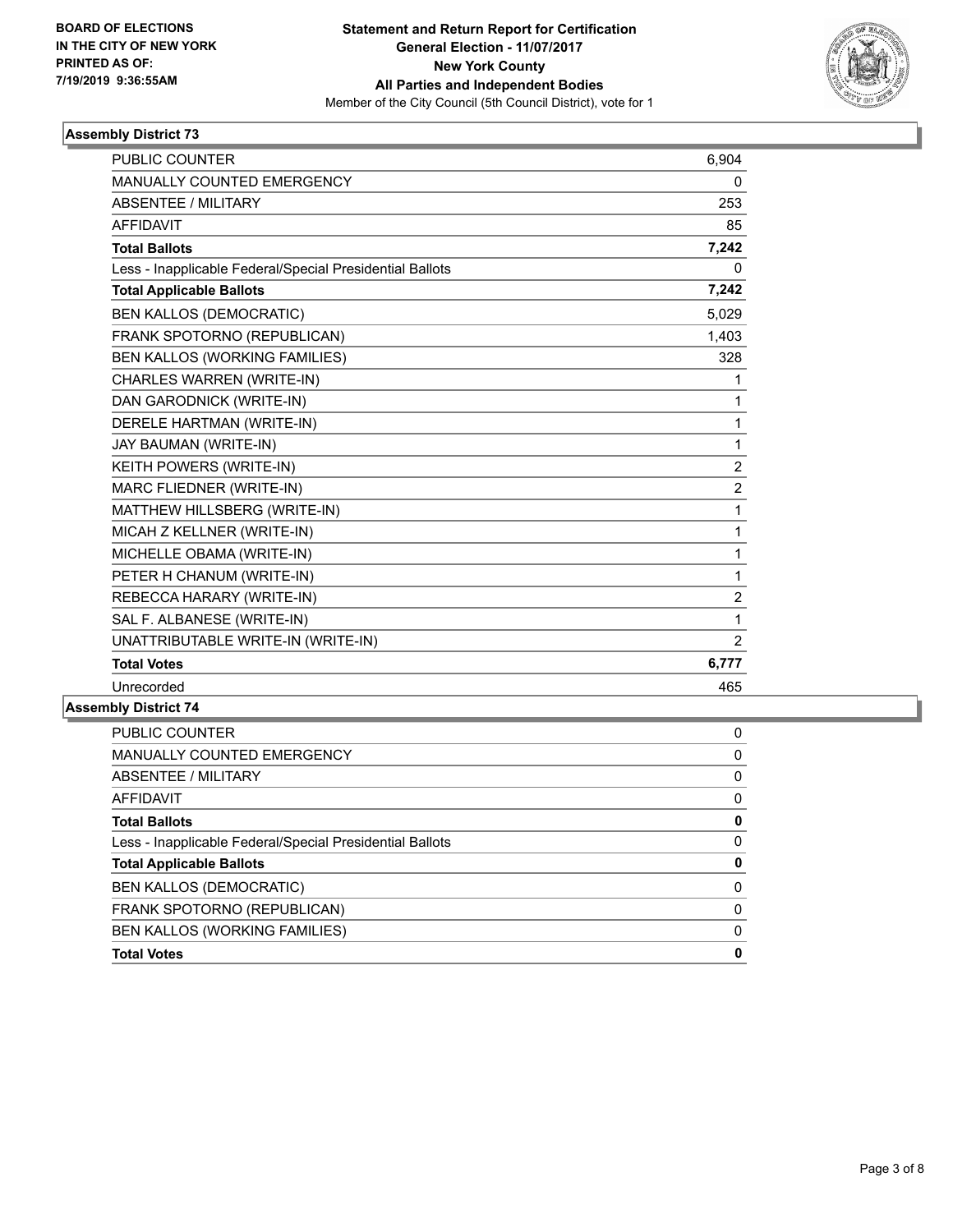

| <b>PUBLIC COUNTER</b>                                    | 20,694 |
|----------------------------------------------------------|--------|
| MANUALLY COUNTED EMERGENCY                               | 0      |
| <b>ABSENTEE / MILITARY</b>                               | 611    |
| <b>AFFIDAVIT</b>                                         | 259    |
| <b>Total Ballots</b>                                     | 21,564 |
| Less - Inapplicable Federal/Special Presidential Ballots | 0      |
| <b>Total Applicable Ballots</b>                          | 21,564 |
| <b>BEN KALLOS (DEMOCRATIC)</b>                           | 15,241 |
| FRANK SPOTORNO (REPUBLICAN)                              | 4,012  |
| BEN KALLOS (WORKING FAMILIES)                            | 1,055  |
| ANDREW LABUNKA (WRITE-IN)                                | 1      |
| ANNERK GEC (WRITE-IN)                                    | 1      |
| AUSTIN SHAFRAN (WRITE-IN)                                | 1      |
| BERNIE SANDERS (WRITE-IN)                                | 1      |
| BORIS MOZER (WRITE-IN)                                   | 1      |
| BRANDAN RYAN (WRITE-IN)                                  | 1      |
| CHARLES WARREN (WRITE-IN)                                | 1      |
| CHRISTIAN CHEUQUE (WRITE-IN)                             | 1      |
| CRAIG LADER (WRITE-IN)                                   | 1      |
| DAN GARDONICK (WRITE-IN)                                 | 1      |
| DANIEL VILA RIVERA (WRITE-IN)                            | 1      |
| DAVID AHARONI (WRITE-IN)                                 | 1      |
| DR. VINNIE BOOMBATZ (WRITE-IN)                           | 1      |
| EDWARD KRAMER (WRITE-IN)                                 | 1      |
| EMILY OROFINO (WRITE-IN)                                 | 1      |
| <b>GABRIEL ICIKSON (WRITE-IN)</b>                        | 1      |
| <b>GAVIN MYERS (WRITE-IN)</b>                            | 1      |
| <b>GWEN GOODWIN (WRITE-IN)</b>                           | 1      |
| <b>HEATHER HIGGINS (WRITE-IN)</b>                        | 1      |
| HELEN ROSENTHAL (WRITE-IN)                               | 2      |
| JAMES DEAN (WRITE-IN)                                    | 1      |
| JAVIER LOPEZ (WRITE-IN)                                  | 1      |
| <b>JESS WHITE (WRITE-IN)</b>                             | 1      |
| JOHN BURROUGHS (WRITE-IN)                                | 1      |
| JON KOSTAKOPOLOUS (WRITE-IN)                             | 1      |
| JOSE PEREZ (WRITE-IN)                                    | 1      |
| JULIA A. WILLEBRAND (WRITE-IN)                           | 1      |
| KEITH POWELL (WRITE-IN)                                  | 1      |
| KEITH POWERS (WRITE-IN)                                  | 3      |
| KENORA MORA (WRITE-IN)                                   | 1      |
| KIM MOSCARITOLO (WRITE-IN)                               | 1      |
| LEORA JONTEF (WRITE-IN)                                  | 1      |
| LIZ KRUGER (WRITE-IN)                                    | 1      |
| MICAH KELLNER (WRITE-IN)                                 | 1      |
| MICAH KELLOER (WRITE-IN)                                 | 2      |
| MICHAEL ROCK (WRITE-IN)                                  | 1      |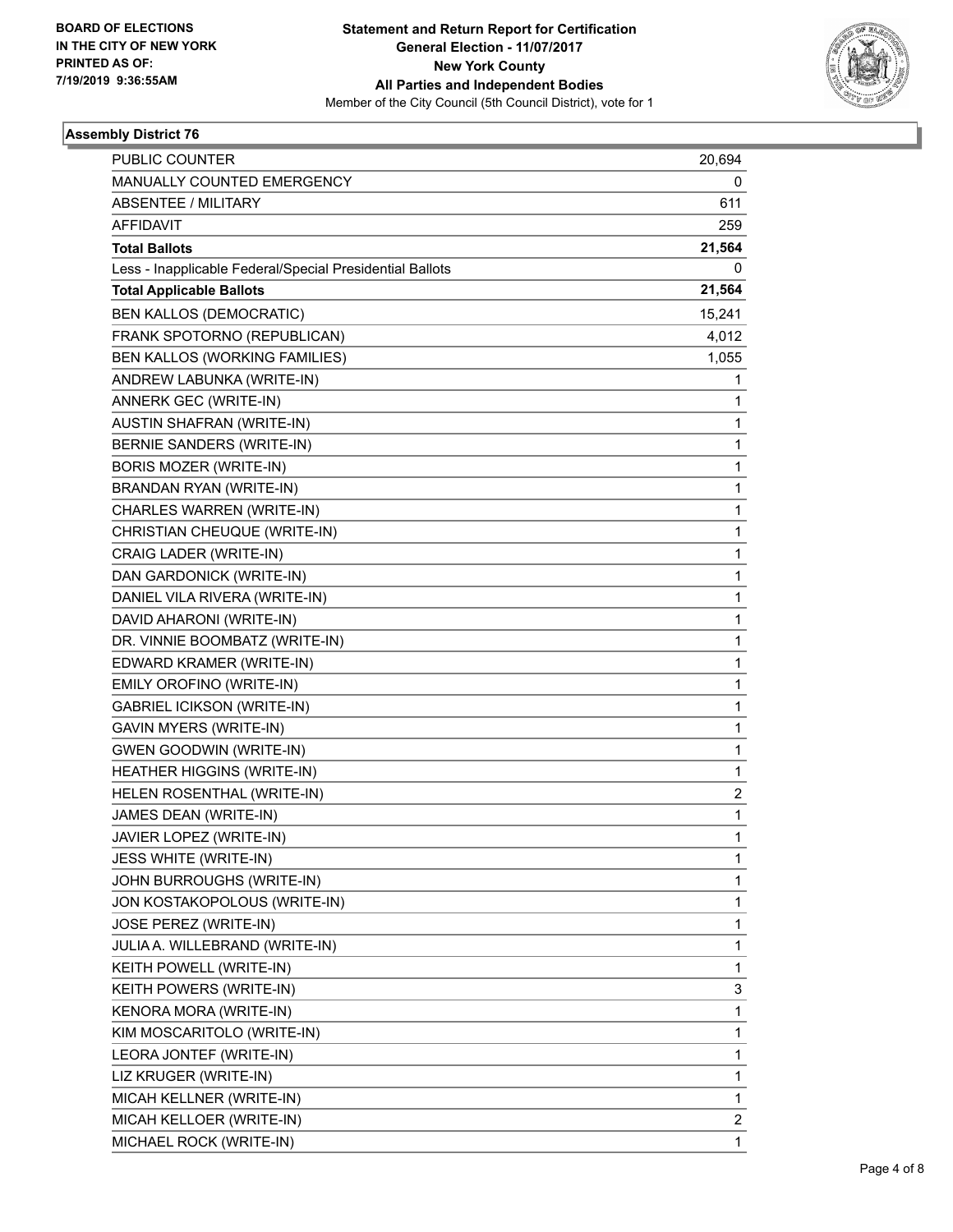

| MICHELLE OBAMA (WRITE-IN)                 |        |
|-------------------------------------------|--------|
| NATALIE ANGSTREICH (WRITE-IN)             |        |
| NICOLE CHERIFA HODI (WRITE-IN)            | 1      |
| PATRICIA BANKS (WRITE-IN)                 | 1      |
| PATRICK BOBILIN (WRITE-IN)                | 6      |
| PATRICK BOBLIN (WRITE-IN)                 | 1      |
| PATRICK CHO (WRITE-IN)                    | 1      |
| PREET BHARARA (WRITE-IN)                  | 1      |
| RACHEL HONIG (WRITE-IN)                   | 1      |
| REBECCA HARARY (WRITE-IN)                 | 3      |
| REBECCA WEINTRAUB (WRITE-IN)              | 1      |
| REBECCA WEINTRAWB (WRITE-IN)              | 1      |
| SAMANTHA WOLF DOLL (WRITE-IN)             | 1      |
| SHANE YOUNG (WRITE-IN)                    | 1      |
| SHEDON PIKE (WRITE-IN)                    | 1      |
| STUART SCHENENDORF (WRITE-IN)             |        |
| UNATTRIBUTABLE WRITE-IN (WRITE-IN)        | 18     |
| UNCOUNTED WRITE-IN PER STATUTE (WRITE-IN) | 2      |
| <b>Total Votes</b>                        | 20,391 |
| Unrecorded                                | 1,173  |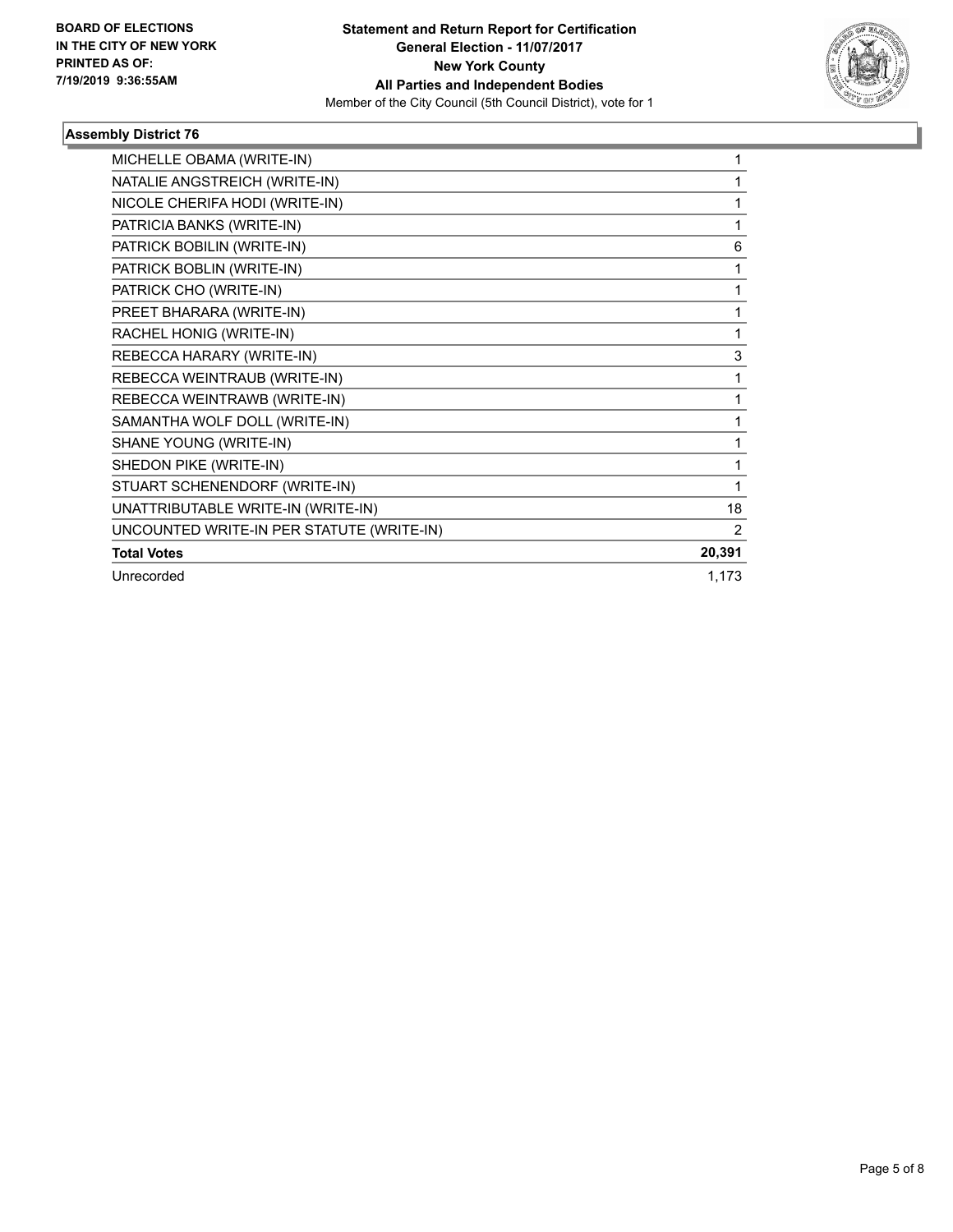

## **Total for Member of the City Council (5th Council District) - New York County**

| PUBLIC COUNTER                                           | 29,737                  |
|----------------------------------------------------------|-------------------------|
| MANUALLY COUNTED EMERGENCY                               | 0                       |
| <b>ABSENTEE / MILITARY</b>                               | 924                     |
| <b>AFFIDAVIT</b>                                         | 385                     |
| <b>Total Ballots</b>                                     | 31,046                  |
| Less - Inapplicable Federal/Special Presidential Ballots | 0                       |
| <b>Total Applicable Ballots</b>                          | 31,046                  |
| <b>BEN KALLOS (DEMOCRATIC)</b>                           | 21,945                  |
| FRANK SPOTORNO (REPUBLICAN)                              | 5,679                   |
| BEN KALLOS (WORKING FAMILIES)                            | 1,489                   |
| ABIEZER RAMOS (WRITE-IN)                                 | 1                       |
| ANDREW LABUNKA (WRITE-IN)                                | 1                       |
| ANNERK GEC (WRITE-IN)                                    | 1                       |
| AUSTIN SHAFRAN (WRITE-IN)                                | $\mathbf 1$             |
| BEN DAVIS (WRITE-IN)                                     | 1                       |
| <b>BEN JACOBS (WRITE-IN)</b>                             | 1                       |
| BERNIE SANDERS (WRITE-IN)                                | 1                       |
| BORIS MOZER (WRITE-IN)                                   | 1                       |
| BRANDAN RYAN (WRITE-IN)                                  | 1                       |
| CHARLES WARREN (WRITE-IN)                                | $\overline{\mathbf{c}}$ |
| CHRISTIAN CHEUQUE (WRITE-IN)                             | 1                       |
| CRAIG LADER (WRITE-IN)                                   | 1                       |
| DABY CARSAS (WRITE-IN)                                   | 1                       |
| DAN GARDONICK (WRITE-IN)                                 | 1                       |
| DAN GARODNICK (WRITE-IN)                                 | 1                       |
| DANIEL VILA RIVERA (WRITE-IN)                            | $\mathbf 1$             |
| DAVID AHARONI (WRITE-IN)                                 | 1                       |
| DAVID BESNAUD (WRITE-IN)                                 | 1                       |
| DERELE HARTMAN (WRITE-IN)                                | 1                       |
| DR. VINNIE BOOMBATZ (WRITE-IN)                           | 1                       |
| EDWARD KRAMER (WRITE-IN)                                 | 1                       |
| EMILY OROFINO (WRITE-IN)                                 | $\mathbf{1}$            |
| <b>GABRIEL ICIKSON (WRITE-IN)</b>                        | 1                       |
| GAVIN MYERS (WRITE-IN)                                   | 1                       |
| <b>GWEN GOODWIN (WRITE-IN)</b>                           | 3                       |
| <b>HEATHER HIGGINS (WRITE-IN)</b>                        | 1                       |
| HELEN ROSENTHAL (WRITE-IN)                               | 2                       |
| JAMES DEAN (WRITE-IN)                                    | $\mathbf 1$             |
| JAVIER LOPEZ (WRITE-IN)                                  | 1                       |
| JAY BAUMAN (WRITE-IN)                                    | 1                       |
| <b>JESS WHITE (WRITE-IN)</b>                             | 1                       |
| JOHN BURROUGHS (WRITE-IN)                                | 1                       |
| JON KOSTAKOPOLOUS (WRITE-IN)                             | 1                       |
| JOSE PEREZ (WRITE-IN)                                    | 1                       |
| JULIA A. WILLEBRAND (WRITE-IN)                           | 1                       |
| KEITH POWELL (WRITE-IN)                                  | 1                       |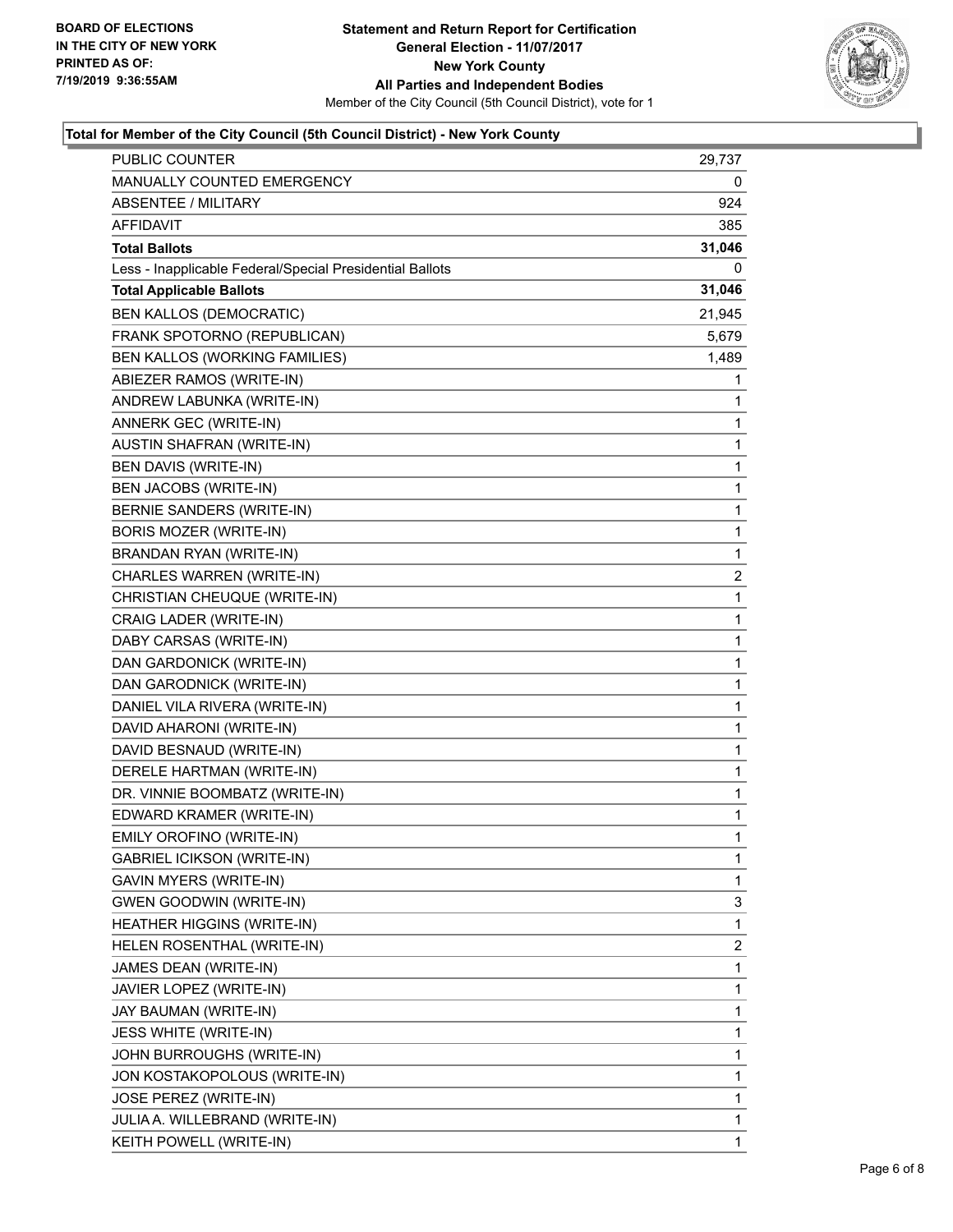

## **Total for Member of the City Council (5th Council District) - New York County**

| KEITH POWERS (WRITE-IN)                   | 6      |
|-------------------------------------------|--------|
| KENORA MORA (WRITE-IN)                    | 1      |
| KIM MOSCARITOLO (WRITE-IN)                | 1      |
| LEORA JONTEF (WRITE-IN)                   | 1      |
| LIZ KRUGER (WRITE-IN)                     | 1      |
| MARC FLIEDNER (WRITE-IN)                  | 2      |
| MARY BROTHERS (WRITE-IN)                  | 1      |
| MATTHEW HILLSBERG (WRITE-IN)              | 1      |
| MICAH KELLNER (WRITE-IN)                  | 1      |
| MICAH KELLOER (WRITE-IN)                  | 2      |
| MICAH Z KELLNER (WRITE-IN)                | 1      |
| MICHAEL ROCK (WRITE-IN)                   | 1      |
| MICHELLE OBAMA (WRITE-IN)                 | 2      |
| NATALIE ANGSTREICH (WRITE-IN)             | 1      |
| NICOLE CHERIFA HODI (WRITE-IN)            | 1      |
| PATRICIA BANKS (WRITE-IN)                 | 1      |
| PATRICK BOBIKIN (WRITE-IN)                | 1      |
| PATRICK BOBILIN (WRITE-IN)                | 6      |
| PATRICK BOBLIN (WRITE-IN)                 | 1      |
| PATRICK CHO (WRITE-IN)                    | 1      |
| PETER H CHANUM (WRITE-IN)                 | 1      |
| PREET BHARARA (WRITE-IN)                  | 1      |
| RACHEL HONIG (WRITE-IN)                   | 1      |
| REBECCA HARALEY (WRITE-IN)                | 1      |
| REBECCA HARARY (WRITE-IN)                 | 5      |
| REBECCA WEINTRAUB (WRITE-IN)              | 1      |
| REBECCA WEINTRAWB (WRITE-IN)              | 1      |
| SAL F. ALBANESE (WRITE-IN)                | 1      |
| SAMANTHA WOLF DOLL (WRITE-IN)             | 1      |
| SHANA KAHN (WRITE-IN)                     | 1      |
| SHANE YOUNG (WRITE-IN)                    | 1      |
| SHEDON PIKE (WRITE-IN)                    | 1      |
| STUART SCHENENDORF (WRITE-IN)             | 1      |
| TRYON PRYCE (WRITE-IN)                    | 1      |
| UNATTRIBUTABLE WRITE-IN (WRITE-IN)        | 21     |
| UNCOUNTED WRITE-IN PER STATUTE (WRITE-IN) | 2      |
| <b>Total Votes</b>                        | 29,227 |
| Unrecorded                                | 1,819  |